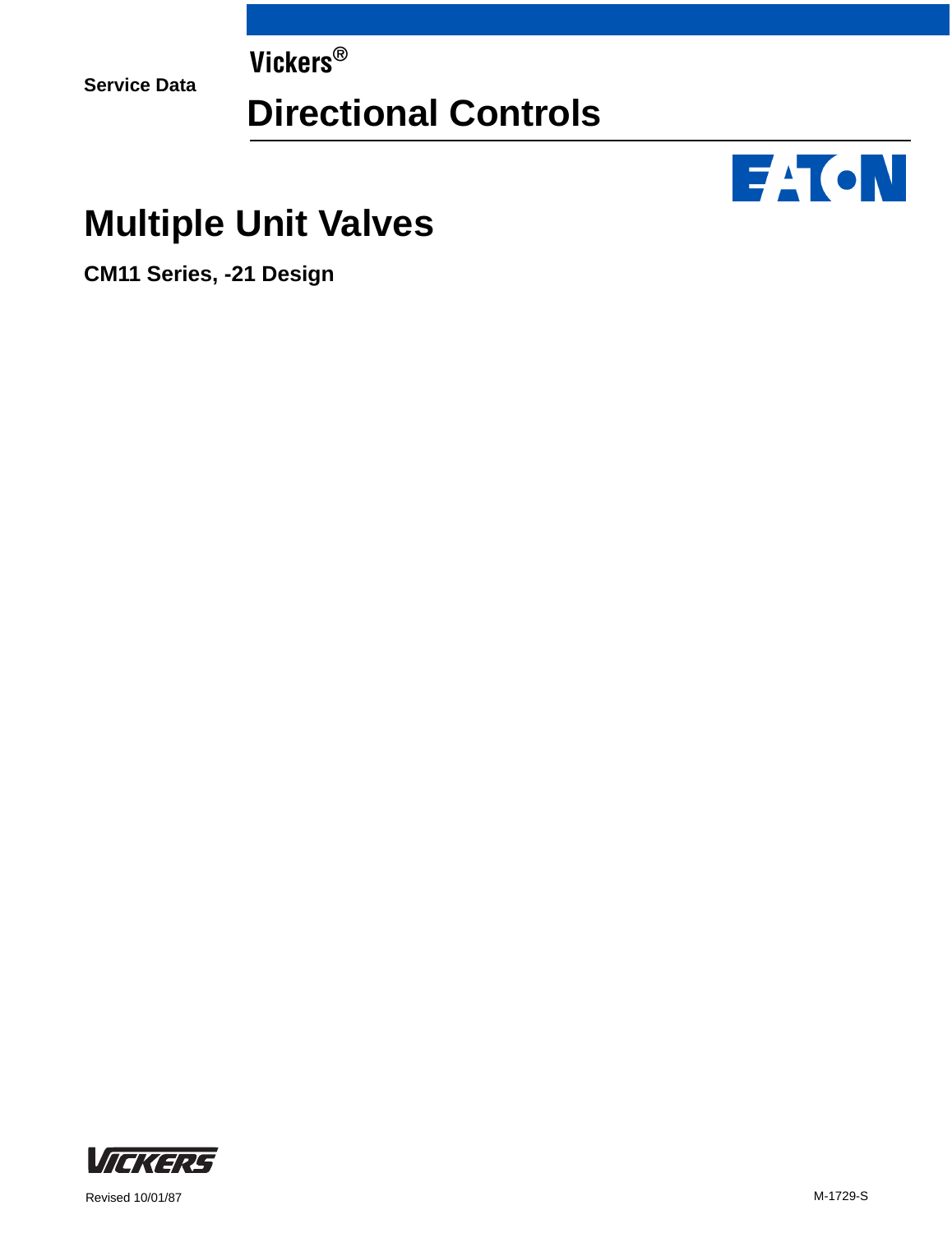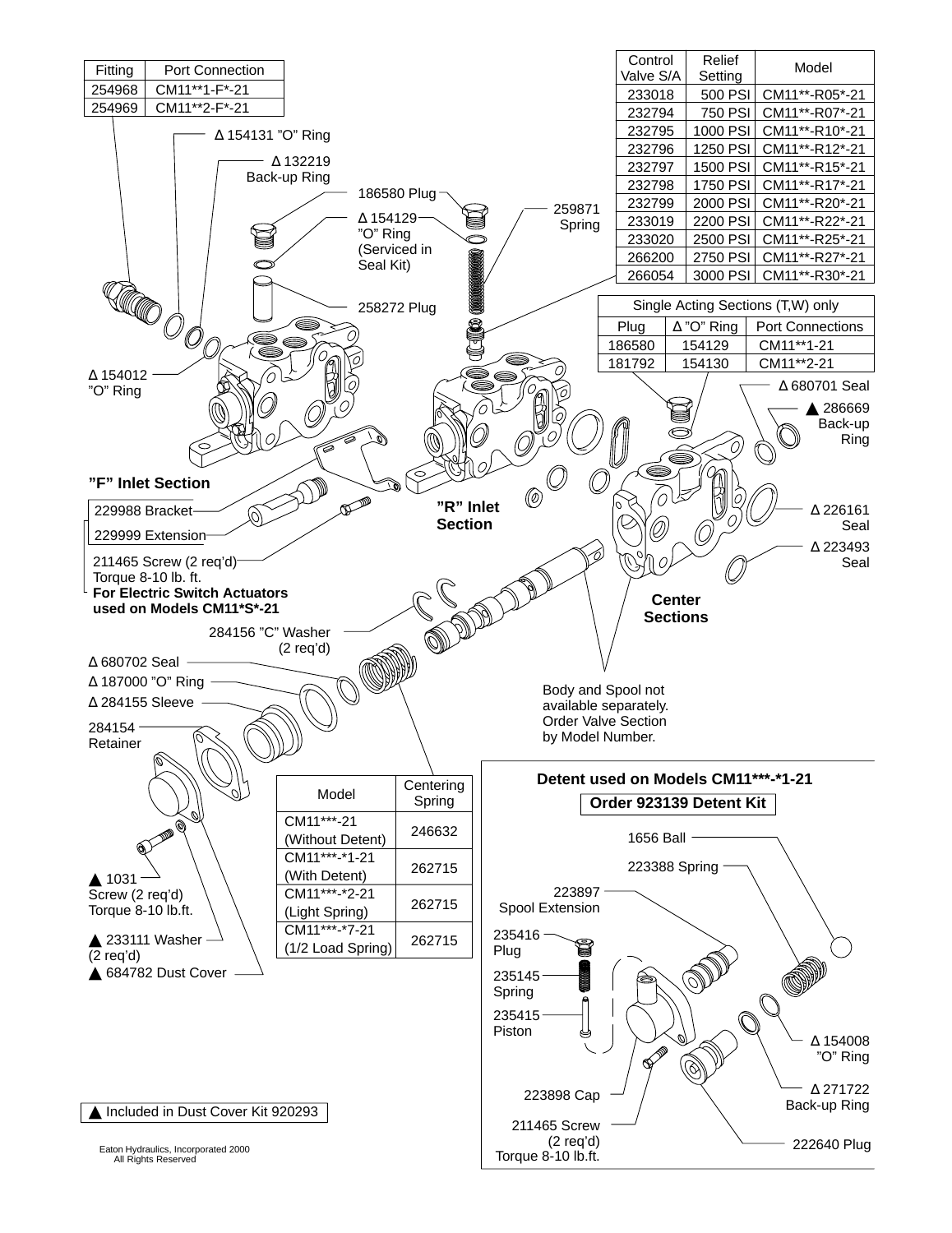|                                                                                                                                                                                                  | Fulcrum<br>Rod                            | Overall<br>Length | Model                    | Operating<br>Sections        |                             |                                                                 |                                |                                                                                                                           |                                    |
|--------------------------------------------------------------------------------------------------------------------------------------------------------------------------------------------------|-------------------------------------------|-------------------|--------------------------|------------------------------|-----------------------------|-----------------------------------------------------------------|--------------------------------|---------------------------------------------------------------------------------------------------------------------------|------------------------------------|
|                                                                                                                                                                                                  | 245491                                    | 1.766"            | CM11-H1-20               |                              |                             |                                                                 |                                |                                                                                                                           |                                    |
|                                                                                                                                                                                                  | 245492                                    | 3.391"            |                          | 1<br>$\boldsymbol{2}$        |                             |                                                                 |                                | $\widetilde{\left\langle \diamond\right\rangle }$                                                                         |                                    |
|                                                                                                                                                                                                  | 245493                                    | 4.891"            | CM11-H2-20<br>CM11-H3-20 | 3                            |                             |                                                                 |                                |                                                                                                                           |                                    |
|                                                                                                                                                                                                  | 245494                                    | 6.391"            | CM11-H4-20               | $\overline{\mathbf{4}}$      |                             |                                                                 |                                |                                                                                                                           |                                    |
|                                                                                                                                                                                                  | 245495                                    | 7.891"            | CM11-H5-20               | 5                            |                             |                                                                 |                                |                                                                                                                           |                                    |
|                                                                                                                                                                                                  | 245496                                    | 9.391"            | CM11-H6-20               | 6                            |                             |                                                                 |                                | $\mathbf{C}$                                                                                                              |                                    |
|                                                                                                                                                                                                  | 245497                                    | 10.891"           | CM11-H7-20               | $\overline{7}$               |                             |                                                                 |                                |                                                                                                                           |                                    |
|                                                                                                                                                                                                  | 245498                                    | 12.391"           | CM11-H8-20               | 8                            |                             |                                                                 |                                |                                                                                                                           |                                    |
|                                                                                                                                                                                                  | 245499                                    | 13.891"           | CM11-H9-20               | 9                            |                             |                                                                 |                                |                                                                                                                           |                                    |
|                                                                                                                                                                                                  | 245500                                    | 15.391"           | CM11-H10-20              | 10                           |                             |                                                                 | CM11NO*-R**V** Option          |                                                                                                                           |                                    |
|                                                                                                                                                                                                  |                                           |                   |                          |                              |                             |                                                                 | 175766 Spring                  |                                                                                                                           | 266061<br>Washer                   |
| & CM11**-*E-21)<br>307198 Shim -<br>(4 req'd between<br>each section)<br>$\Delta$ 237736<br>Retainer                                                                                             | 7076 Plug (use on CM11**-E-21 -           |                   | 175447 Lever             |                              |                             | (O)                                                             | 387804 Poppet -<br><b>Note</b> | <b>REAL</b><br>Adjust 387802 screw to specified relief setting (V**)<br>and tighten AX-12123 jam nut. (V**) value must be | AX-12123<br>Nut<br>387802<br>Screw |
| (O)<br>G)<br>Ó<br><b>Carl Corporation Corporation Corporation Corporation Corporation Corporation Corporation Corporation Corporation</b><br>Outlet<br><b>Section</b><br>$\Delta$ 223489<br>Seal |                                           |                   |                          |                              |                             |                                                                 | 250 PSI below (R**) value.     |                                                                                                                           |                                    |
|                                                                                                                                                                                                  |                                           |                   |                          | (อิ<br><b>ROLL OF BRANCH</b> | 245482 E-Washer             | 248959 Pin<br>Fulcrum Rod<br>(See table)<br>$(2 \text{ req'd})$ |                                | CM11***-L-21<br><b>Order by Model Numer</b><br>$ O\rangle$                                                                | "L" Outlet<br><b>Section</b>       |
|                                                                                                                                                                                                  |                                           |                   |                          | Screw<br>$(4 \text{ req'd})$ | Stud<br>$(4 \text{ req'd})$ | Overall<br>Length                                               | Nut Torque<br>17 lb.ft.        | Model                                                                                                                     | Operating<br>Sections              |
|                                                                                                                                                                                                  |                                           |                   |                          | 223161                       |                             |                                                                 | 1454                           | CM11-P1-20                                                                                                                | 1                                  |
|                                                                                                                                                                                                  |                                           |                   |                          | 223162                       |                             |                                                                 | $(4 \text{ req'd})$            | CM11-P2-20                                                                                                                | 2                                  |
|                                                                                                                                                                                                  |                                           |                   |                          |                              | 223163                      | 7.38"                                                           |                                | CM11-P3-20                                                                                                                | 3                                  |
|                                                                                                                                                                                                  |                                           |                   |                          |                              | 223164                      | 8.88"                                                           |                                | CM11-P4-20                                                                                                                | 4                                  |
|                                                                                                                                                                                                  |                                           |                   |                          |                              | 223165                      | 10.38"                                                          |                                | CM11-P5-20                                                                                                                | 5                                  |
|                                                                                                                                                                                                  |                                           |                   |                          |                              | 223166                      | 11.88"                                                          | 1454                           | CM11-P6-20                                                                                                                | 6                                  |
|                                                                                                                                                                                                  |                                           |                   |                          |                              | 223167                      | 13.38"                                                          | $(8 \text{ req'd})$            | CM11-P7-20                                                                                                                | 7                                  |
|                                                                                                                                                                                                  | Service all units with F3 Seal Kit 923093 |                   |                          |                              |                             |                                                                 |                                |                                                                                                                           | 8                                  |
|                                                                                                                                                                                                  |                                           |                   |                          |                              | 223168                      | 14.88"                                                          |                                | CM11-P8-20                                                                                                                |                                    |
|                                                                                                                                                                                                  | Included in 920278 Seal Kit               |                   |                          |                              | 223169<br>223170            | 16.38"<br>17.88                                                 |                                | CM11-P9-20<br>CM11-P10-20                                                                                                 | 9<br>10                            |